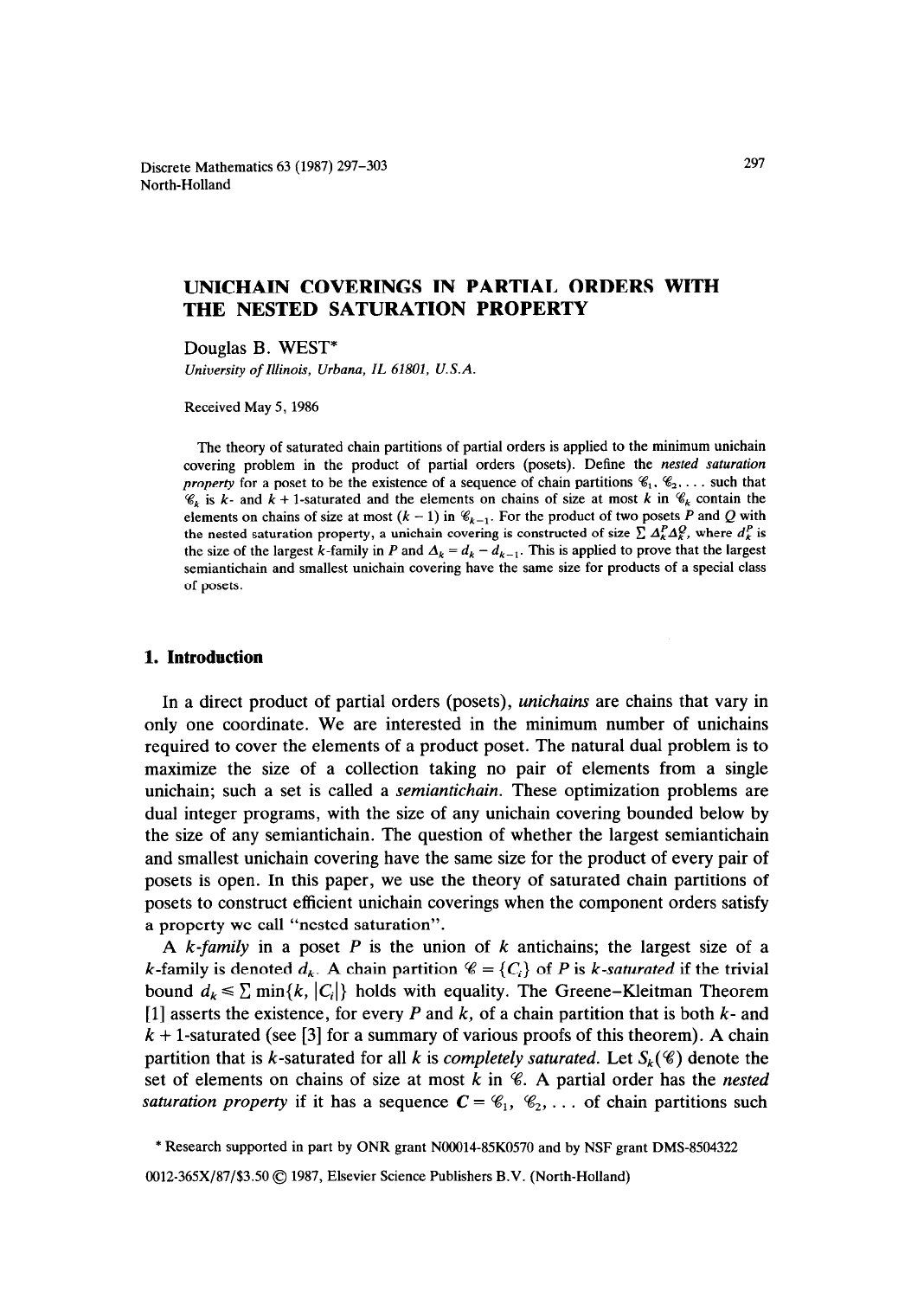that for all  $k: (1) \mathcal{C}_k$  is  $k, k+1$ -saturated, and (2)  $S_{k-1}(\mathcal{C}_{k-1}) \subseteq S_k(\mathcal{C}_k)$ . Such a sequence of partitions is a nested *saturation sequence.* In discussing k-families, it is helpful to define  $\Delta_k = d_k - d_{k-1}$  and use superscripts when discussing more than one poset.

Our main result is a constructive proof (also obtained by Michael Saks [2]) of the following.

## **Theorem 1.** If P and Q have the nested saturation property, then  $P \times Q$  has a *unichain covering with*  $\sum \Delta_k^P \Delta_k^Q$  *chains.*

This result does not always give the minimum unichain composition, even when *P* and *Q* have completely saturated partitions. Figure 1 (from [5]) exhibits a unichain covering of size 9 for a poset product with  $\sum A_k^P \Delta_k^Q = 10$ , even though both posets have completely saturated partitions. Nevertheless, Theorem 1 yields optimal unichain coverings for some classes of posets where they were not known before.

Given chain partitions  $\mathscr{C} = \{C_i\}$  and  $\mathscr{D} = \{D_i\}$  of *P* and *q*, West and Tovey [5] built "decomposable" unichain coverings of  $P \times Q$  by covering the product of a k-chain from  $\mathscr C$  and an *l*-chain from  $\mathscr D$  with  $\min\{k, l\}$  copies of the max $\{k, l\}$ chain. The number of unichains in the resulting covering is  $\sum_{i,j}$  min{ $|C_i|, |D_j|$ }. They showed that the number of unichains in such a covering is bounded below by  $\sum A_k^P \Delta_k^Q$  and determined when equality holds. They also considered fixing a partition of only one poset, and associating with each  $k$ -chain in that partition a k-saturated partition of the other poset. This always does as least as well as the best decomposable covering, and is still bounded below by  $\sum A_k^P \Delta_k^Q$ . The construction of the present paper achieves  $\sum A_k^P \Delta_k^Q$  for some products in which the methods above do not. When the posets have completely saturated chain partitions, the covering we construct is the same as the decomposable covering constructed by West and Tovey from the completely saturated partitions. In other words, we again cover copies of an element on a 'short chain' with copies of 'long chains' from the other order, in a manner made precise in the next section.



Fig. 1. A product covered by fewer than  $\sum \Delta_k^P \Delta_k^Q$  unichains. (Solid lines indicate unichains in the covering.)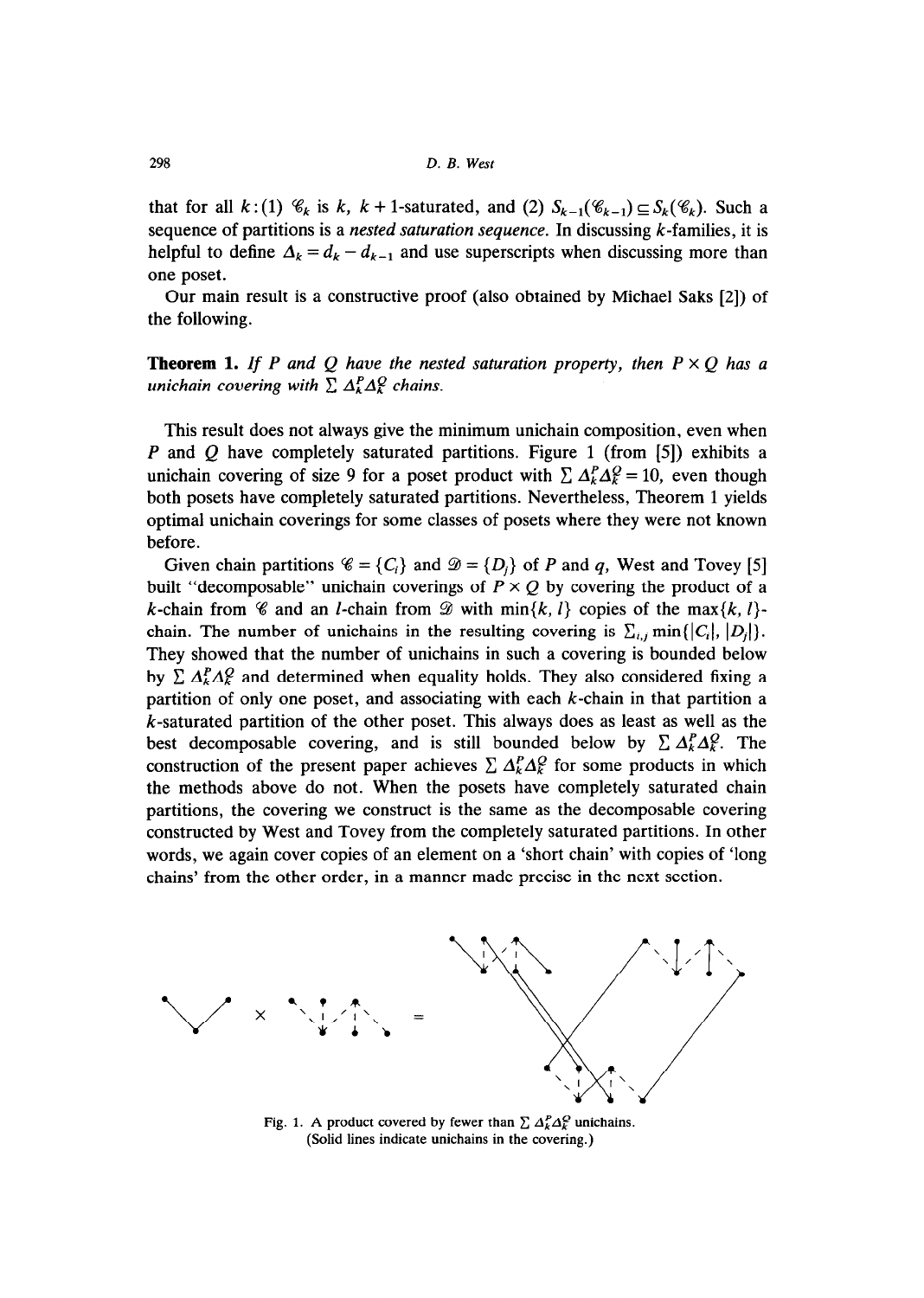We should note that the posets with nested saturation sequences properly include those with completely saturated partitions, but that not every poset has this new property. An easy way to show that a poset  $Q$  fails nested saturation, based on Theorem 1, is to present a semiantichain of size larger than  $\sum A_k^P \Delta_k^Q$  in the product of Q with some *P* having the nested saturation property. For example, let  $Q$  be the poset of Fig. 2, and let  $P$  be the poset  $P_3$  of Fig. 3. Then  $\sum \Delta_k^Q = 2.3 + 2.2 + 1.2 + 1.1 = 13$ , but  $P \times Q$  has a semiantichain of size 14 consisting of the pairs {al, ~6, *b3, b8,* c2, c7, *d4, d9, e3, e5, e6, f4, f5, f7). P*  has the nested saturation property, so  $Q$  cannot. Motivated by this, we ask for a characterization of posets with the nested saturation property.

As a sufficient condition for a unichain covering of size  $\sum A_k^P \Delta_k^P$ , the nested saturation property is independent of the condition in [5]. If *P* and Q are each taken to be the poset of Fig. 2, then neither has the nested saturation property, but the product  $P \times Q$  has a decomposable unichain covering of size  $\sum A_k^P A_k^Q =$  $3^2 + 2^2 + 2^2 + 1^2 + 1^2 = 19$ , given by the chain partitions with size sequences (441) and (522).

On the other hand, in Section 3 we discuss a class of posets that have the nested saturation property, but whose products do not in general have decomposable unichain coverings of size  $\sum A_k^P \Delta_k^Q$ . These are the posets  $P_n$  constructed in  $[4]$ ;  $P_3$  and  $P_4$  are illustrated in Fig. 3. These posets do have 'decomposable' semiantichains of size  $\sum A_k^P A_k^Q$ , so the unichain covering of size  $\sum A_k^P A_k^Q$ constructed in Theorem 1 demonstrates equality between maximum semiantichain and minimum unichain covering for these posets.  $P_n$  is a poset of height  $n$  that is shown in [4] to have no chain partition that is  $k$ -saturated for any non-consecutive values of *n*. Hence it is not very surprising that  $P_n \times P_m$  does not have decomposable unichain coverings of size  $\sum A_k^P \Delta_k^P$ . The lack of more highly saturated partitions than  $k$ ,  $k + 1$  means that the any nested saturation sequence uses a different chain partition for each value of *k.* In Fig. 3, the solid edges in the diagram of *P4* indicate the long chains in its 3,4-saturated partition.



Fig. 2. A poset  $Q$  not having the nested saturation property.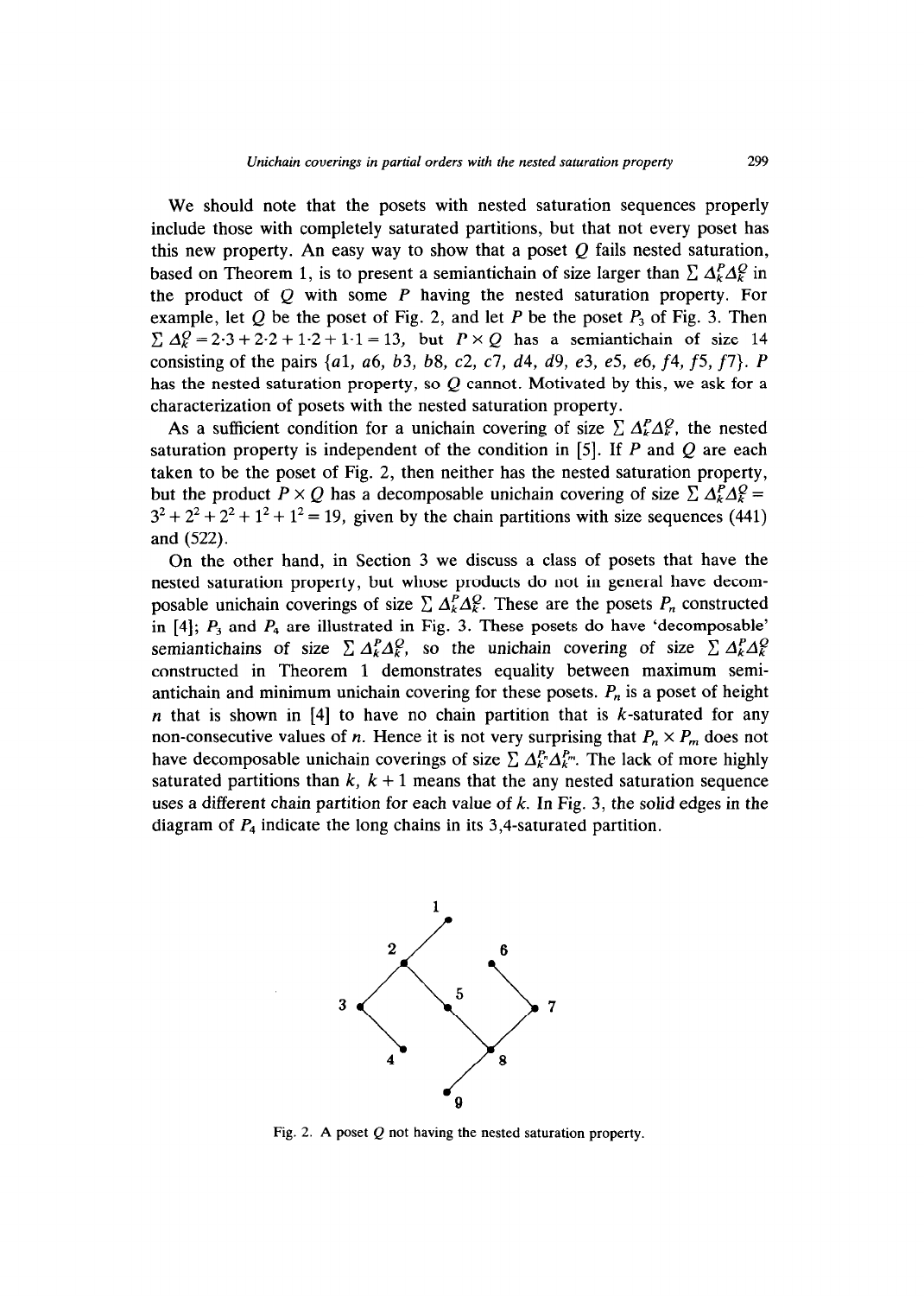

## **2. The nested saturation theorem**

We give a constructive proof that products of posets with the nested saturation property have unichain coverings of size  $\sum A_k^P \Delta_k^Q$ . First we construct the desired covering. Let  $C = \mathscr{C}_1, \mathscr{C}_2, \ldots$  and  $D = \mathscr{D}_1, \mathscr{D}_2, \ldots$  be nested saturation sequences for *P* and *Q*. Let  $T_k(C) = S_k(\mathcal{C}_k) - S_{k-1}(\mathcal{C}_{k-1})$ , and similarly for  $T_k(D)$ . Nested saturation implies that the sets  $T_k(C)$  partition *P*, so let  $t(x) = k$  if  $x \in T_k(C)$ . Similarly let  $t(y) = k$  if  $y \in T_k(D)$ . For each point  $(x, y) \in P \times Q$ , we specify the unichain containing  $(x, y)$ . If  $t(x) \leq t(y)$ , then the unichain containing  $(x, y)$  is the x-copy of the chain containing y in  $\mathcal{D}_{t(x)-1}$  (i.e., pair each element of this chain in Q with x to obtain the unichain in  $P \times Q$ ). If  $t(x) > t(y)$ , then the unichain containing  $(x, y)$  is the y-copy of the chain containing x in  $\mathcal{C}_{t(y)}$ . Note that this covering is in fact a unichain partition: Let  $(w, z)$  be another point on the unichain defined for  $(x, y)$ . If  $w = x$ , then  $z \notin T_{k-1}(\mathcal{D})$ . Hence  $t(w) \leq t(z)$ , and the same unchain is the unichain defined for  $(w, z)$ . The proof is analogous if  $y = z$ .

To prove the theorem, it suffices to count these unichains, so we need to know how many are constructed fixed at any given point of *P* or Q. These numbers are obtained from the following well-known lemma [l].

**Lemma 1.** *If*  $\mathscr C$  *is a*  $(k - 1)$ *, k-saturated partition of a poset P, then the number of chains of size at least k in*  $\mathscr C$  *is exactly*  $\Delta_k^P$ *.* 

**Proof.** Let  $\alpha_k$  be the number of these chains. The bounds placed on the size of the largest  $(k - 1)$ - and k-families by this partition are tight, so we have  $d_{k-1} = (k-1)\alpha_k + |S|$  and  $d_k = k\alpha_k + |S|$ , where S is the set of elements on chains of size at most  $k - 1$ . Subtracting these two equations yields  $\Delta_k = \alpha_k$ .  $\square$ 

**Theorem 1.** If P and Q have the nested saturation property, then the unichain *covering of P*  $\times$  *Q defined above has*  $\sum \Delta_k^P \Delta_k^Q$  *chains.*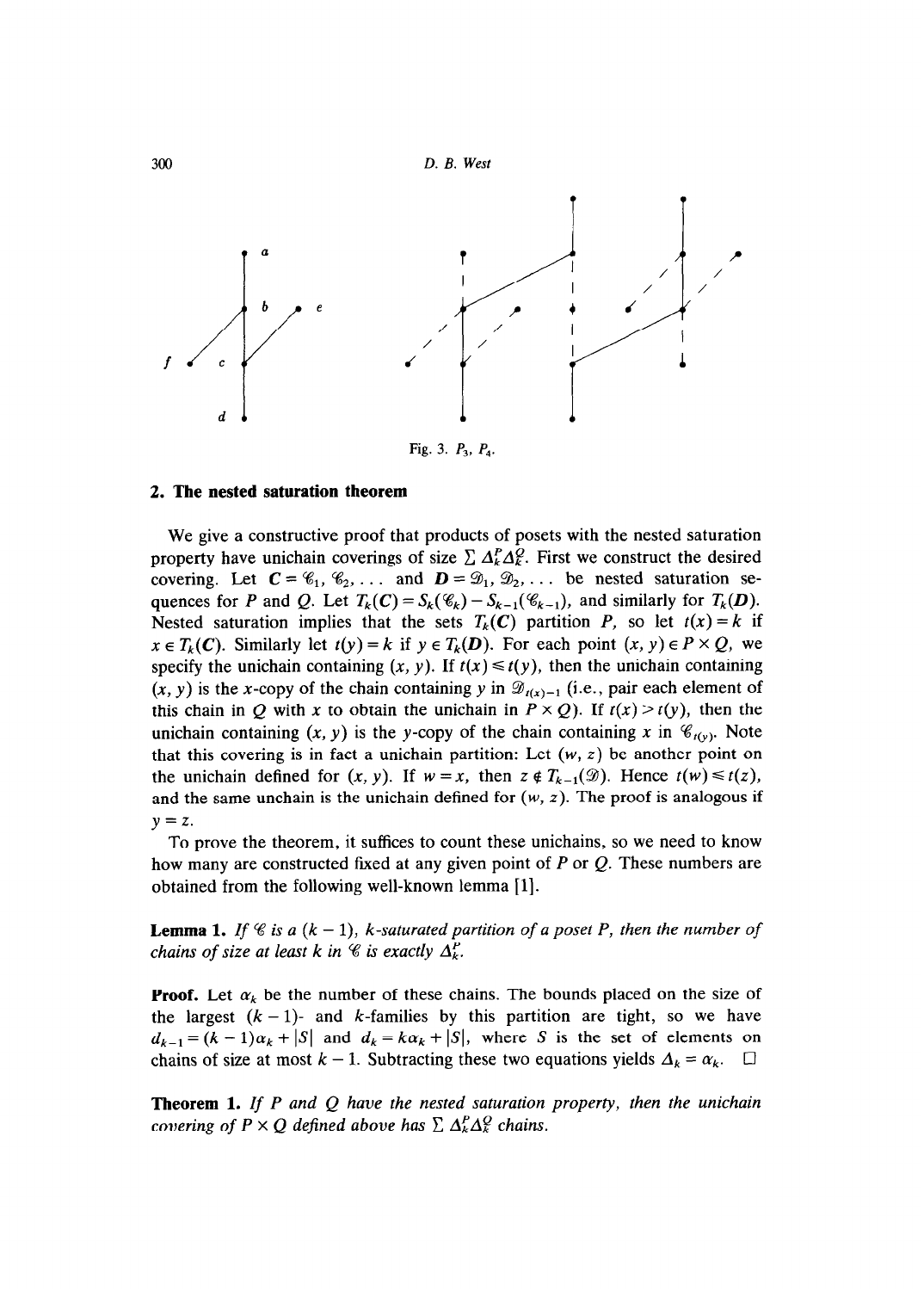**Proof.** We count the unichains used in the construction according to their fixed element in *P* or Q. (A one-element unichain is fixed in each coordinate, but it arises in the construction as being fixed in a particular one of those.) In particular, if  $x \in T_k(C)$ , the unichains fixed at x in their first coordinate correspond to the chains of  $\mathcal{D}_{k-1}$  of size at least *k*, since they contain points  $(x, y)$ with  $t(y) \ge t(x)$ . By the lemma, there are  $\Delta_k^Q$  of these. Similarly, if  $y \in T_k(D)$ , the unichains fixed at y in their second coordinate are the chains of  $\mathcal{C}_k$  with size at least  $k + 1$ , and there are  $\Delta_{k+1}^P$  of them. Hence the construction uses  $\sum |T_k(C)| \Delta_k^Q + \sum |T_k(D)| \Delta_{k+1}^P$  unichains.

To compute the sizes of  $T_k(D)$  and  $T_k(C)$ , apply the lemma to  $S_k(\mathscr{C}_k)$ and  $S_{k-1}(\mathscr{C}_{k-1})$ . This yields  $|S_k(\mathscr{C}_k)| = d_k = k\Delta_{k+1}^P$  and  $|S_{k-1}(\mathscr{C}_{k-1})| = d_{k-1}$  $(k-1)\Delta_k^P$ , so  $|T_k(C)| = d_k^P - d_{k-1}^P + (k-1)\Delta_k^P - k\Delta_{k+1}^P = k(\Delta_k^P - \Delta_{k+1}^P)$ . Similarly,  $|T_k(\mathbf{D}) = k(\Delta_k^Q - \Delta_{k+1}^Q).$ 

*Now* it is easy to count the unichains in the construction. The total is

$$
\sum k(\Delta_k^P - \Delta_{k+1}^P)\Delta_k^Q + \sum k(\Delta_k^Q - \Delta_{k+1}^P)\Delta_{k+1}^P
$$
  
= 
$$
\sum [k\Delta_k^P\Delta_k^Q - (k-1)\Delta_k^Q\Delta_k^P] = \sum \Delta_k^P\Delta_k^Q.
$$

#### *3.* **The polyunsaturated posets**

Now we apply Theorem 1 to the class of 'polyunsaturated posets' constructed in [4].  $P_3$  and  $P_4$  are pictured in Fig. 3. To construct  $P_n$  for  $n > 3$ , begin by taking two copies of  $P_{n-1}$  and a 'central chain' of size  $(n + 1)$ . Regard the two copies of  $P_{n-1}$  as the "left" or "lower" copy  $P_n^-$  and the "right" or "higher" copy  $P_n^+$ . This makes it natural to call the 'central chain'  $P_n^0$ . Denote the top two and bottom two elements of  $P_n^0$  by  $a_n$ ,  $b_n$ ,  $c_n$ ,  $d_n$ , in descending order. Denote the similarly defined elements in  $P_n^-$  and  $P_n^+$  by  $a_n^-$ ,  $b_n^-$ ,  $c_n^-$ ,  $d_n^-$  and  $a_n^+$ ,  $b_n^+$ ,  $c_n^+$ ,  $d_n^+$ . To complete the construction of  $P_n$ , add two more relations  $b_n > b_n^-$  and  $c_n < c_n^+$ , and those implied by transitivity.

For  $P_3$  the central chain is the unique chain of size 4. For  $n \ge 4$  the decomposition of  $P_n$  into  $P_{n-1}$ ,  $P_n^0$ ,  $P_n^+$  is unique, since although there are  $(n + 1)$ -chains other than  $P_n^0$ , there is no other whose deletion leaves two copies of  $P_{n-1}$ .

For convenience, we write  $d_k^n = d_k^{P_n}$  and  $\Delta_k^n = \Delta_k^{P_n}$ . The maximum k-family sizes in *P4,* for example, are 5, 10, 13, 15, 17, and its (1,2)-, (2,3)-, and (3,4)-saturated partitions have chain size sequences (53333), (5441111), and (5522111), the last of which is illustrated in Fig. 3.

We consider products  $P_n \times P_m$ . It is shown by induction in [4] that  $P_n$  has a partition into antichains of sizes  $\Delta_1^n, \ldots, \Delta_{n+1}^n$ ; hence  $P_n \times P_m$  has a 'decomposable' semi-antichain of size  $\sum A_k^n \Delta_k^m$  obtained by pairing up the largest antichains from each decomposition, then the next largest, etc. Theorem 1 yields the desired min-max relation for products  $P_n \times P_m$  as soon as we show that  $P_n$  has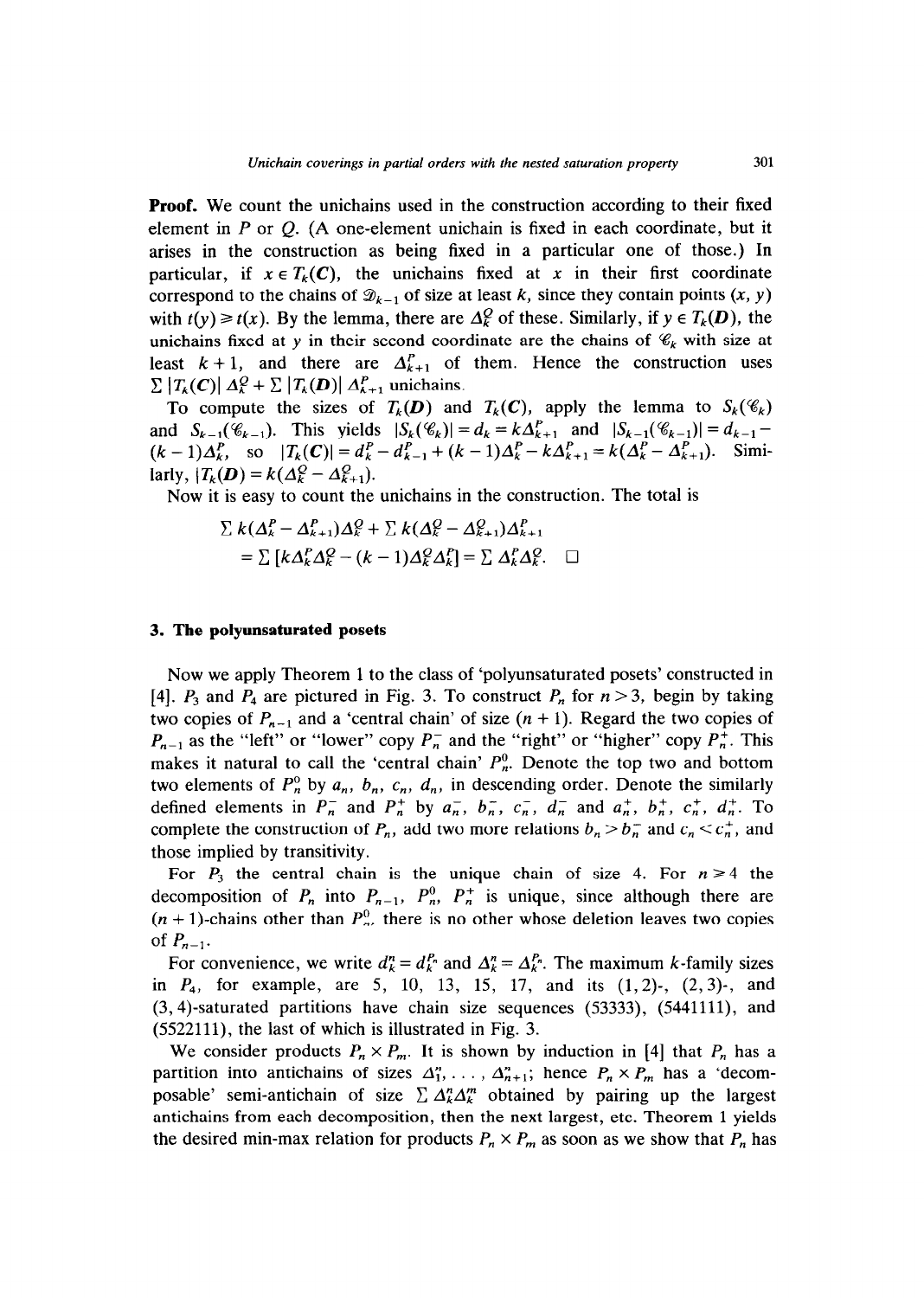the nested saturation property. We will construct the nested saturation sequence and then verify that it works.

For  $n \geq 4$ , *k*-families in *P<sub>n</sub>* can be formed for  $k \leq n - 1$  by taking copies of *k*-families in  $P_n^-$  and  $P_n^+$  together with *k* elements of  $P_n^0 - \{a_n, b_n, c_n, d_n\}$ . Furthermore,  $P_n - \{a_n, b_n\}$  is an *n*-family and  $P_n - \{a_n, b_n, c_n, d_n\} - \{a_n^-, d_n^+\}$  is an  $n-1$ -family. (For  $k = n-2$ ,  $n-1$ , verifying that this is valid requires throwing into the induction hypothesis the fact that a maximum  $n$ -family contains exactly one of  $\{a_n, b_n\}$  and one of  $\{c_n, d_n\}$ . The straightforward details appear in  $[4]$ .)

These are in fact maximum-sized  $k$ -families, which we show by constructing saturated partitions to match them. These will form the nested saturation sequence  $C^n = \mathcal{C}_1^n$ ,  $\mathcal{C}_2^n$ , ...,  $\mathcal{C}_n^n$  for  $P_n$ . The partitions  $\mathcal{C}_k^n$  are constructed inductively; for  $P_3$  we have  $\mathcal{C}_1^3$  and  $\mathcal{C}_2^3$  being the well-known partitions with chain-size sequences (33) and (411). For  $n \ge 4$  and  $k < n - 1$ , construct  $\mathcal{C}_k^n$  by taking the chain  $P_n^0$  and copies of  $\mathcal{C}_k^{n-1}$  from each of  $P_n^-$  and  $P_n^+$ . Note that in this range  $\sum_{C_i \in \mathscr{C}^n}$  min $\{j, |C_i|\}$  obeys the same recurrence as the size of the j-families constructed in the preceding paragraph. The construction and proof that it works are completed by defining  $\mathcal{C}_{n-1}^n$  appropriately. To match the k-families constructed above for  $k = n - 1$ , *n* when  $n > 4$ , we need only construct a chain partition of  $P_n$  with two  $(n + 1)$ -chains and two *n*-chains.

For  $n = 4$ , let  $\mathcal{C}_3^4$  be the unique partition of  $P_4$  with size sequence (5522111), illustrated in Fig. 1. For  $n > 4$ , we construct  $\mathcal{C}_{n-1}^n$  inductively so that one of the  $(n + 1)$ -chains contains  $\{a_n, b_n\}$  and the other contains  $\{c_n, d_n\}$ .  $\mathcal{C}_3^4$  satisfies this. Assuming that  $\mathcal{C}_{n-2}^n$  has been so constructed, construct  $\mathcal{C}_{n-1}^n$  by taking copies of  $\mathscr{C}_{n-2}^n$  from  $P_n^-$  and  $P_n^+$  and modifying them as follows; on the *n*-chains where they appear, replace  $a_n$  by  $\{a_n, b_n\}$  and  $d_n$  by  $\{c_n, d_n\}$ , thus turning two *n*-chains into  $(n + 1)$ -chains. The replaced element  $a_n^{-1}(d_n^{+})$  can be added to the end of any available chain; it is convenient to add it to the end of the chain of  $n - 4$  central elements of the central chain of  $P_n^-[P_n^+]$ . The other chains from the copies of  $P_{n-1}$ remain as they were, including the other *n*-chain from each, and the  $n-3$ elements of  $P_n^0 - \{a_n, b_n, c_n, d_n\}$  are placed in a single chain. Now  $\mathcal{C}_{n-1}^n$  has exactly two  $(n + 1)$ -chains and exactly two *n*-chains (hence is  $n - 1$ -and *n*saturated), and the hypothesis about membership on the longest chains has been preserved.

Equipped with  $C<sup>n</sup>$ , we can prove

**Theorem 2.**  $P_n \times P_m$  has a largest semi-antichain and smallest unichain covering of *size*  $\sum \Delta_k^n \Delta_k^m$ .

**Proof.** As remarked, it suffices to show that  $C<sup>n</sup>$  is a nested saturation sequence for  $P_n$ . This is very easy to do by induction on *n*. For  $n = 3$ , 4, it is easy to verify by inspection. For  $n > 4$ , Let  $C^- = \mathcal{C}_1^-$ ,  $\mathcal{C}_2^-$ , ... and  $\mathcal{C}_1^+ = \mathcal{C}_1^+$ ,  $\mathcal{C}_2^+$ , ... be the nested saturation sequences for  $P_n^-$  and  $P_n^+$ . For  $k < n - 1$ ,  $S_{k-1}(\mathcal{C}_{k-1}^n) \subset S_k(\mathcal{C}_k^n)$